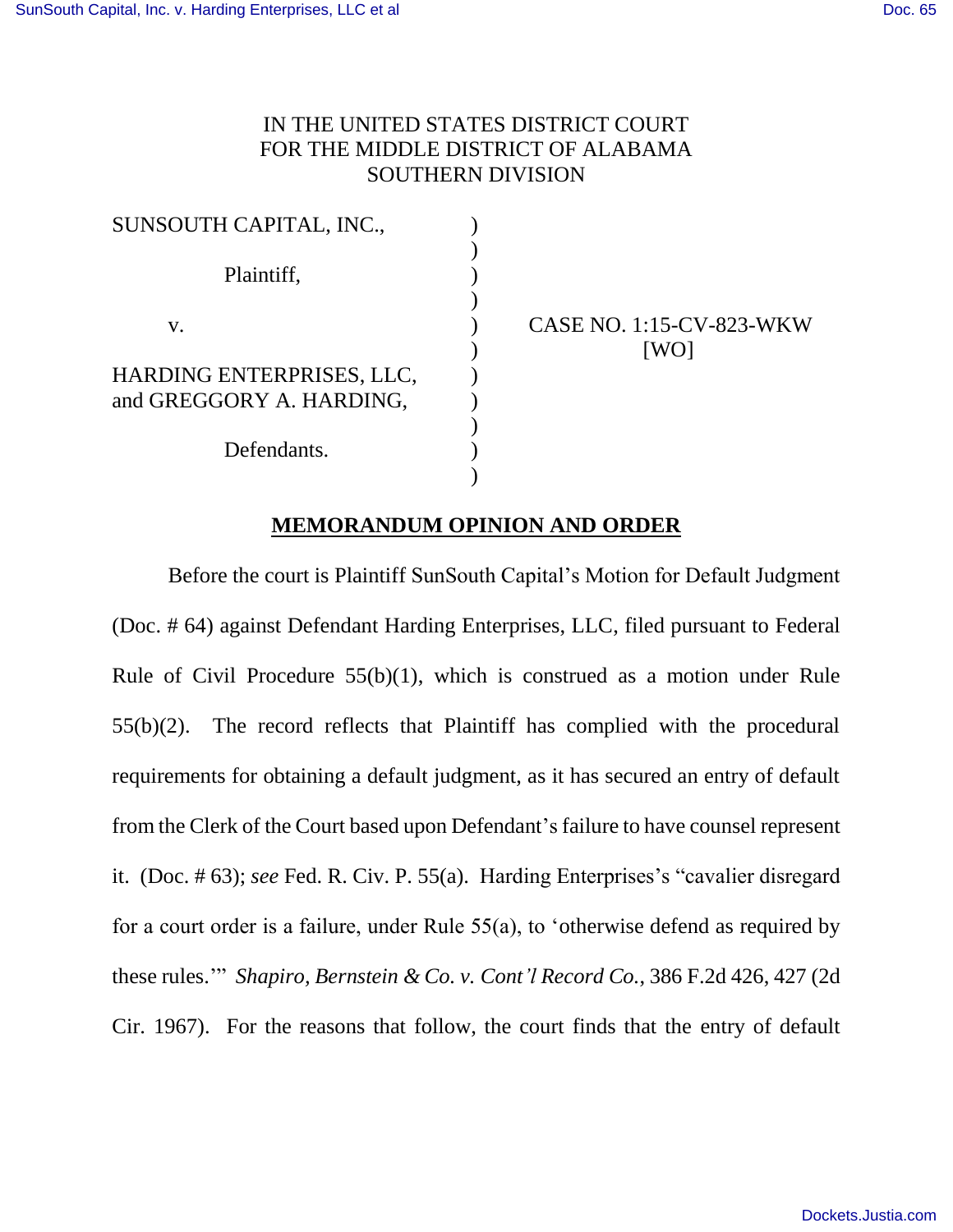judgment, in accordance with Rule 16(f) and Rule  $37(b)(2)(A)(vi)$  of the Federal Rules of Civil Procedure, against Harding Enterprises is appropriate.

"[A] corporation may appear in the federal courts only through licensed counsel." *Rowland v. Cal. Men's Colony, Unit II Men's Advisory Council*, 506 U.S. 194, 202–03 (1993). In light of this well-settled law, "[a] corporation that terminates its attorney is in peril of a default judgment, which is an appropriate sanction if the failure to obtain successor counsel persists and is willful." *Fappiano v. MacBeth*, No. 309-CV-00043CSH, 2010 WL 1839946, at \*1 (D. Conn. May 7, 2010).

On March 17, 2017, counsel for Harding Enterprises filed a motion to withdraw as its counsel, citing "a failure of communication and agreement." (Doc. # 51.) On April 13, 2017, the court entered an Order granting that motion and giving Harding Enterprises until June 1, 2017, to find new counsel. (Doc. # 52.) The June 1 deadline passed without an attorney appearing on behalf of Harding Enterprises or a word from Harding Enterprises. (Doc. # 57.) It has not defended this action since the entry of the April 13 Order; it has filed nothing with the court or otherwise demonstrated an intention to defend this action. Harding Enterprises's ongoing silence in this action over the past six months demonstrates a willful disregard of the court's order, making default judgment an appropriate sanction. *See Giovanno v. Fabec*, 804 F.3d 1361, 1365–66 (11th Cir. 2015).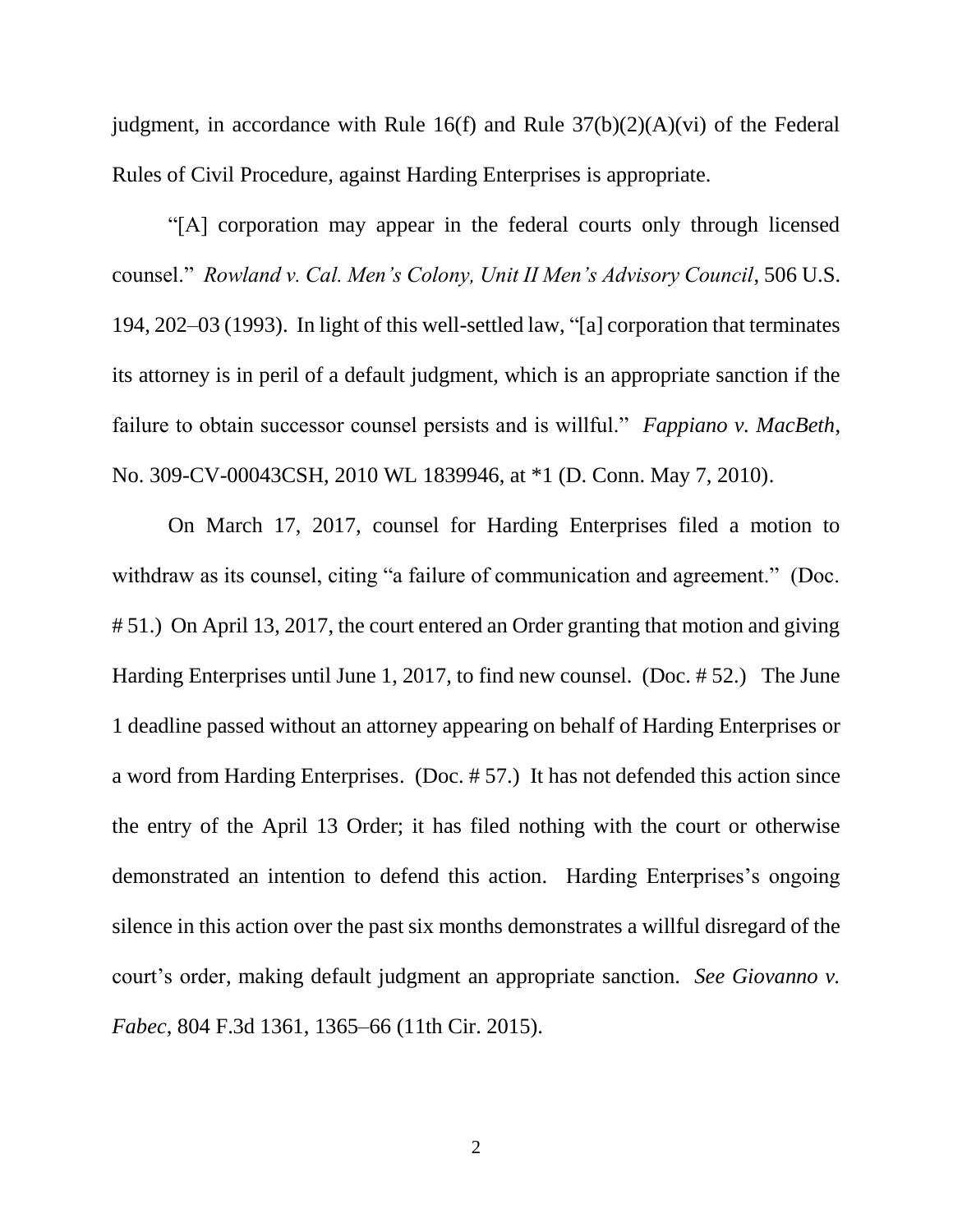Based upon Harding Enterprises's willful disregard of the court's order directing it to retain counsel, the court will treat the well-pleaded allegations as to liability in the verified complaint, as well as the accompanying exhibits, as true and admitted by Defendant. The verified complaint and its attachments provide a "sufficient basis" to support a finding that Harding Enterprises is liable to Plaintiff on the claims alleged. *Nishimatsu Constr. Co. v. Houston Nat'l Bank*, 515 F.2d 1200, 1206 (5th Cir. 1975).<sup>1</sup>

On the issue of damages, "all essential evidence is already on record," *Sec. Exch. Comm'n v. Smyth*, 420 F.3d 1225, 1231–32 & n.13 (11th Cir. 2005), and, therefore, a hearing is not required. *See* Fed. R. Civ. P. 55(b)(2). Specifically, having considered Plaintiff's evidentiary submission (Doc. # 54) and verified pleading (Doc. # 1), the court finds that Plaintiff has proven that it is entitled to recover \$373,729.58 from Harding Enterprises for its breach of various heavy equipment leases.

Accordingly, it is ORDERED that Plaintiff's Motion for Default Judgment (Doc. # 64) is GRANTED. Plaintiff shall file its requests for attorney's fees and taxation of other costs on or before **November 13, 2017**.

 $\overline{a}$ 

<sup>&</sup>lt;sup>1</sup> In *Bonner v. City of Prichard*, the Eleventh Circuit adopted as binding precedent all decisions of the former Fifth Circuit issued prior to October 1, 1981. *See* 661 F.2d 1206, 1209 (11th Cir. 1981) (en banc).